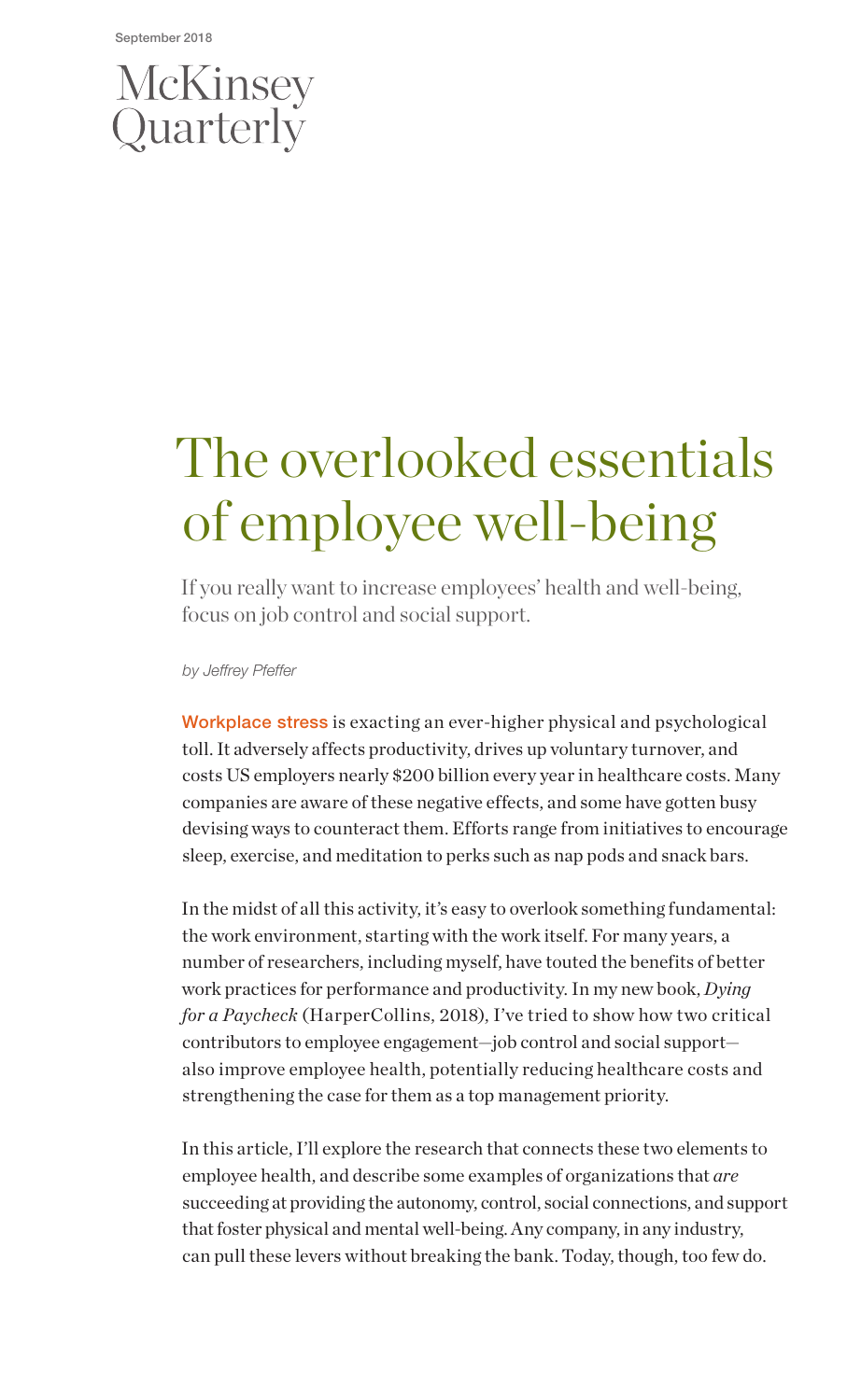# JOB CONTROL

Studies going back decades have shown that job control—the amount of discretion employees have to determine what they do and how they do it—has a major impact on their physical health. Recent research also indicates that limited job control has ill effects that extend beyond the physical, imposing a burden on employees' mental health, too. Organizations can guard against these dangers by creating roles with more fluidity and autonomy, and by erecting barriers to micromanagement.

#### Physical and mental health

One of the most notable research efforts in this area was the Whitehall Studies, conducted by British epidemiologist Michael Marmot and his team, which examined employees within the British Civil Service. Marmot's team discovered that the higher someone's rank, the lower the incidence of, and mortality from, cardiovascular disease. Controlling for other factors, it turned out that differences in job control, which were correlated with job rank, most accounted for this phenomenon. Higher-ranked British employees, like higher-ranked employees in most organizations, enjoyed more control over their jobs and had more discretion over what they did, how they did it, and when—even though they often faced greater job demands.

Additional Whitehall data related work stress, measured as the co-occurrence of high job demands and low job control, to the presence of metabolic syndrome, a cluster of risk factors that predict the likelihood of getting heart disease and type 2 diabetes. Employees who faced chronic stress at work were more than twice as likely to have metabolic syndrome compared with those without work stress.

Other research has also found a relationship between measures of job control and health. A study of 8,500 white-collar workers in Sweden who had gone through reorganizations found that the people who had a higher level of influence and task control in the reorganization process had lower levels of illness symptoms for 11 out of 12 health indicators, were absent less frequently, and experienced less depression. And that's far from the only example of job control affecting mental- as well as physical-health outcomes. For example, a study of individuals at 72 diverse organizations in the northeastern United States reported statistically significant, negative relationships between job control and self-reported anxiety and depression.<sup>1</sup>

<sup>&</sup>lt;sup>1</sup> Chester S. Spell and Todd Arnold, "An appraisal perspective of justice, structure, and job control as antecedents of psychological distress," *Journal of Organizational Behavior*, August 2007, Volume 28, Number 6, pp. 729–51.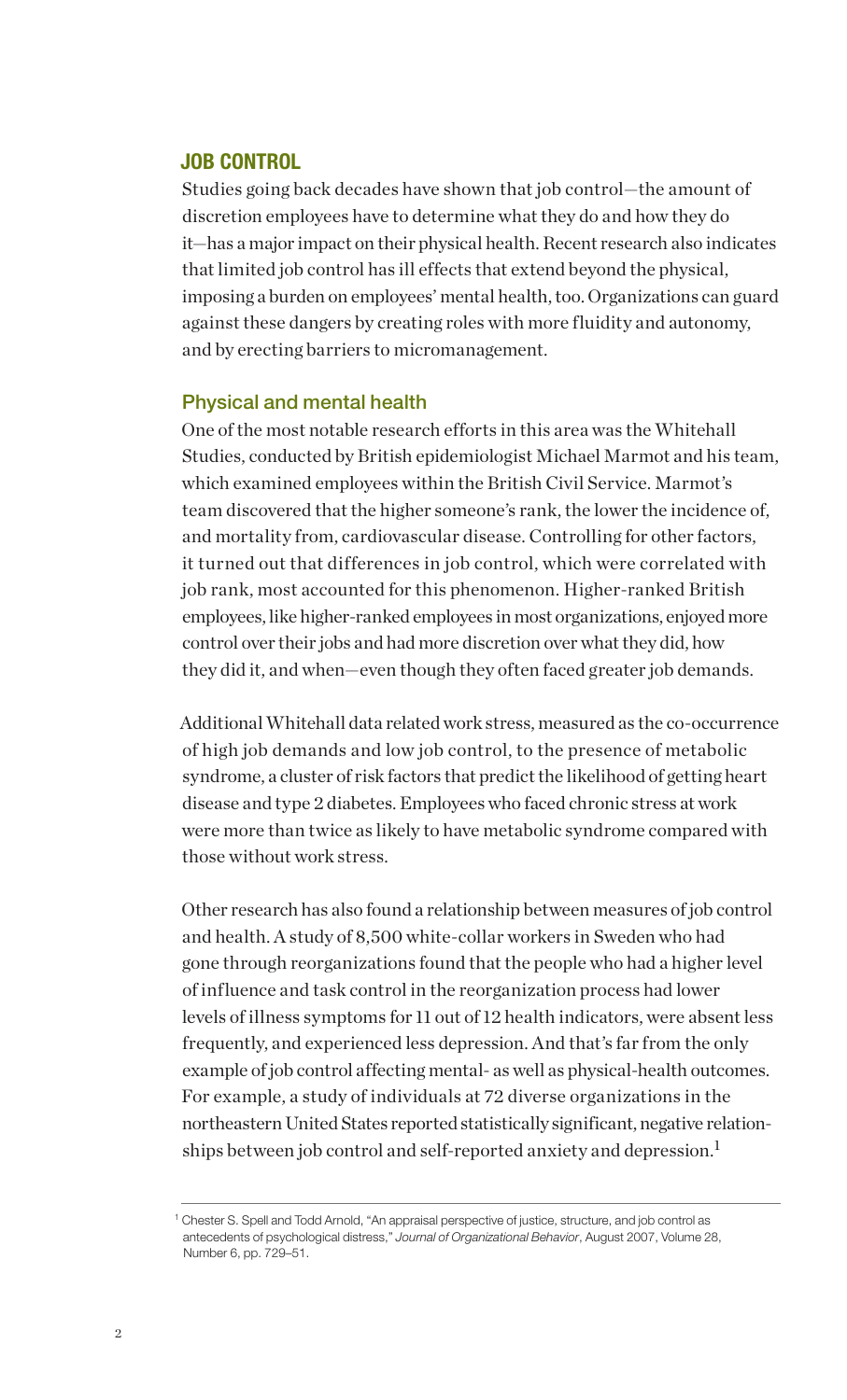#### Learning, motivation, and performance

During my research, peoples' stories painted a vivid picture of how low job control is all too common in many offices today. I heard much about the ever-evolving performance-evaluation criteria that made it tough to know how to succeed; the business trips rearranged without explanation; and even about a workplace "scout" who had to discern the boss's mood and alert the others.

The picture isn't pretty, and it can be costly. A chaotic workplace environment of frequent, uncontrollable events adversely affects people's motivation, their cognition and learning, and their emotional state. If, through their actions, people cannot predictably and significantly affect what happens to them, they are going to stop trying. Why expend effort when the results of that effort are uncontrollable, rendering the effort fruitless?

That's why research shows that severing the connection between actions and their consequences—leaving people with little or no control over what happens to them at work—decreases motivation and effort. It significantly hampers learning on the job, too. People's ability to learn by observing the connection between actions and their consequences normally permits them to attain some degree of mastery over their environment—an understanding of what they must do to achieve the desired results. In a condition of low job control, on the other hand, people have less responsibility and discretion, which undermines their feelings of competence and accomplishment and ultimately contributes to stress, anxiety, and depression.

#### Simple steps toward control and autonomy

When you're a child, the people in your life—teachers, parents—tell you what to do. As you get older, you begin to make your own life choices. And then one day, you get a job. Depending on your boss, your employer, and the design of your work, your choices about what to do and how to do it, at least while at work, can disappear—leaving you more stressed, more vulnerable to ill health, and, sometimes, less than yourself. There are some straightforward actions companies can take to avoid creating such an environment.

*Guard against micromanagement.* Micromanaging is all too common at work, simply because many managers are poor at coaching and facilitating others to do their jobs better. When managers micromanage their subordinates, those individuals lose their autonomy and sense of control to the bosses who won't delegate.

Work doesn't have to be this way. The founder of Patagonia, Yvon Chouinard, thought of the company as a place where "everyone kind of knows the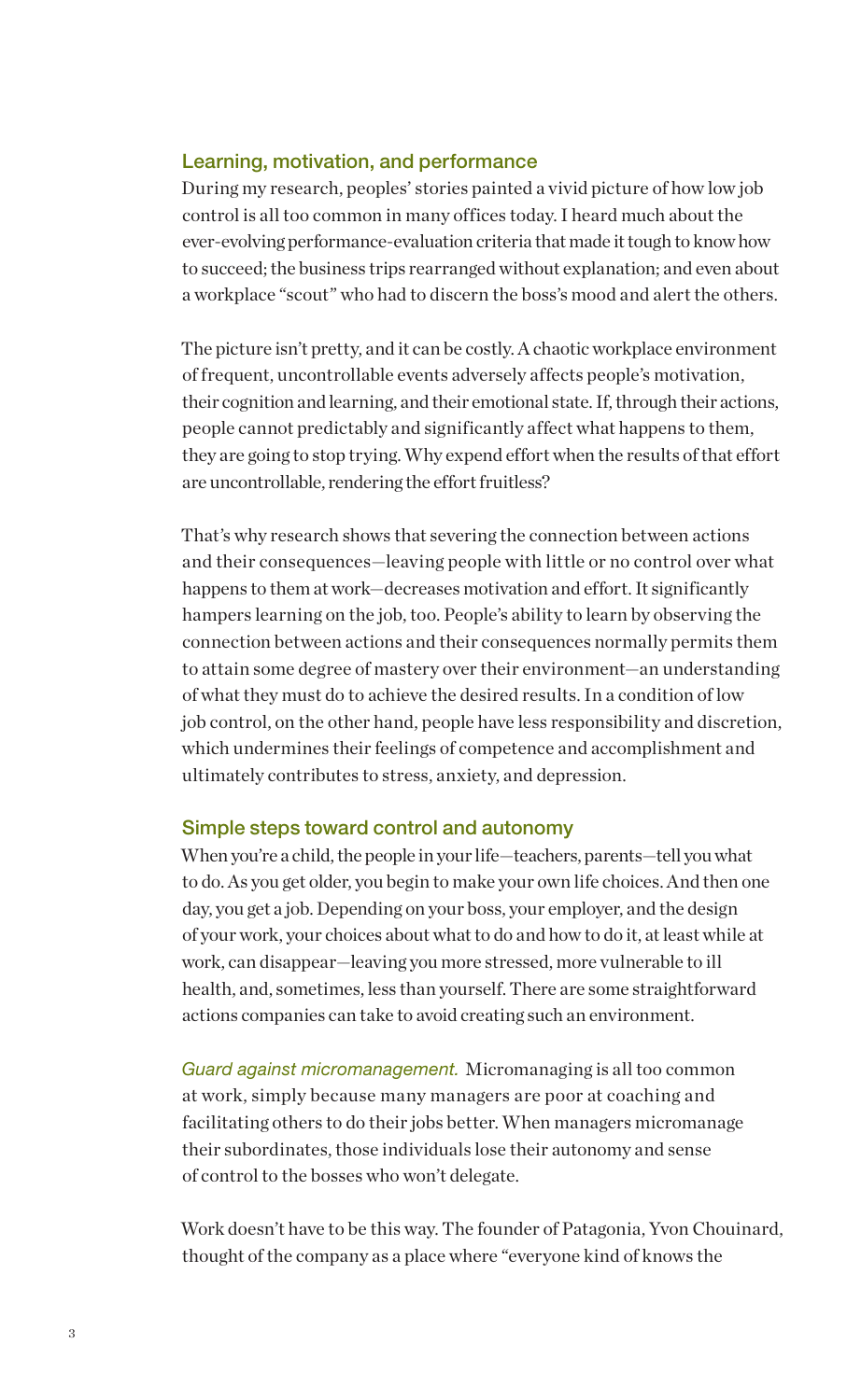role that they need to do, and does that work independent of extreme management." He leads using a principle he calls "management by absence." The company reduces the risk of micromanagement by having a flat organizational structure, with more people than any manager could possibly micromanage even if he or she wanted to. Similarly, at Zillow, as a learningand-development person there put it, "the manager's role is to support the team and be there to help remove roadblocks, not to be the dictator." The head of human resources at Landmark Health agreed, saying, "If somebody feels like the work that they're doing is not valued, if they personally don't feel like they have a voice at the table, if they feel like they're dictated to or micromanaged, they're going to feel less fulfilled and more tired."

*Incorporate more autonomy and fluidity into every role.* People often believe that providing job control is possible only for some jobs, and for some people. But that is not the case—all people can be given more decisionmaking discretion in their jobs and latitude to control their work. San Francisco– based Collective Health designed the jobs of its "patient advocates"—who answer the phones to resolve customer issues that aren't readily solved—with a simple goal in mind: create a more empowered, highly skilled call-center staff, drawing graduates from top universities. As Andrew Halpert, senior director of clinical and network solutions, explains, "The typical profile is someone who majored in human biology and maybe wants to pursue a medical career, but meanwhile wants a job and to work for an interesting start-up. Then you say, 'How are you going to keep smart people engaged and happy and not burnt out and dissatisfied?'"

Collective Health trains its hires thoroughly on key technical tools, while regularly rotating their physical locations and assigned tasks: one week they may be coordinating benefit issues, and the next solving larger issues outside their department, giving them an overall picture of how everything works. They are continually empowered to solve problems on the floor as they discover them, connecting with other teams in the company. The system has not only increased employee retention by providing people with more interesting and impactful work, it has also proven more efficient at resolving problems. Halpert says the benefits outweigh the extra costs for the company and the customer: "On the 'how much did I pay?' criterion, it looks more expensive.... The Collective Health call costs more because it's being handled by someone who is better qualified and better paid who is also spending more time resolving the issue. But we solve problems, unlike other systems where claims and problems just go on with a life of their own."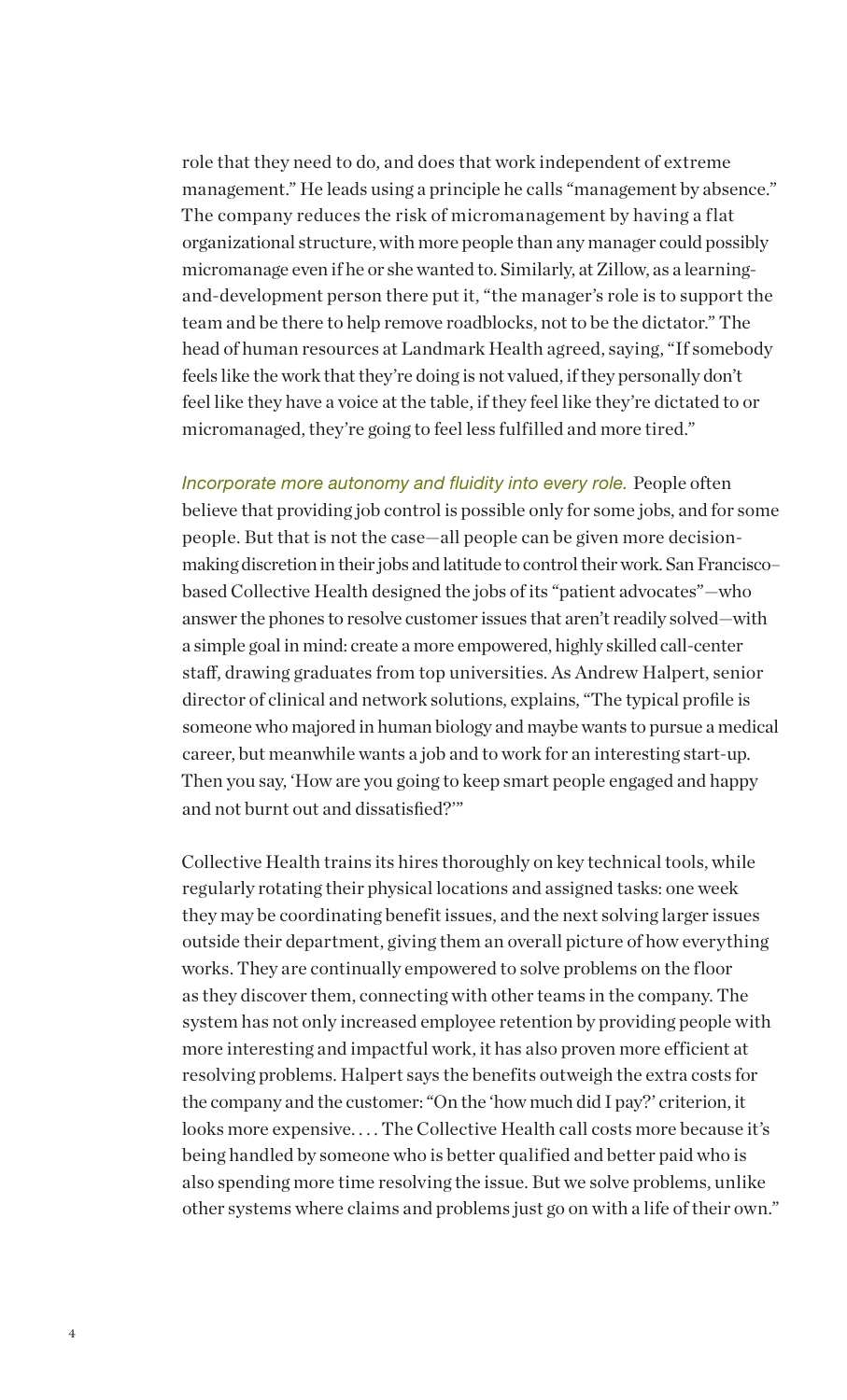The Collective Health experience shows how roles can be designed both to improve people's health *and* increase effectiveness for the benefit of employers in fact, the two can be mutually reinforcing. Jobs that provide individuals more autonomy and control serve to increase their motivation, job satisfaction, and performance—while at the same time making employees healthier and helping them to live longer.

# SOCIAL SUPPORT

If job control is one important aspect of a healthy workplace, social support is another. Research going back to the 1970s consistently demonstrates a connection between social support and health. Having friends protects "your health as much as quitting smoking and a great deal more than exercising," even though survey evidence suggests that the "number of Americans who say they have no close friends has roughly tripled in recent decades."<sup>2</sup>

The evidence shows that social support—family and friends you can count on, as well as close relationships—can have a direct effect on health and buffers the effects of various psychosocial stresses, including workplace stress, that can compromise health. For instance, one review noted that "people who were less socially integrated" and "people with low levels of social support" had higher mortality rates.<sup>3</sup>

Unfortunately, workplaces sometimes have characteristics that make it harder to build relationships and provide support. Consider, for example, practices that foster internal competition such as forced curve ranking, which reduces collaboration and teamwork. In fact, anything that pits people against one another weakens social ties among employees and reduces the social support that produces healthier workplaces. Equally destructive are transactional workplace approaches in which people are seen as factors of production and where the emphasis is on trading money for work, without much emotional connection between people and their place of work.

Rooting out practices like these is a good starting point for leaders seeking to build environments with stronger social support. Also invaluable are the following actions, which may sound straightforward and are already practiced by a number of companies but are nonetheless easy to overlook.

<sup>2</sup> Markham Heid, "You asked: How many friends do I need?," *Time Health*, March 18, 2015, time.com.

<sup>&</sup>lt;sup>3</sup> Bert N. Uchino, "Social support and health: A review of physiological processes potentially underlying links to disease outcomes," *Journal of Behavioral Medicine*, August 2006, Volume 29, Number 4, pp. 377–87.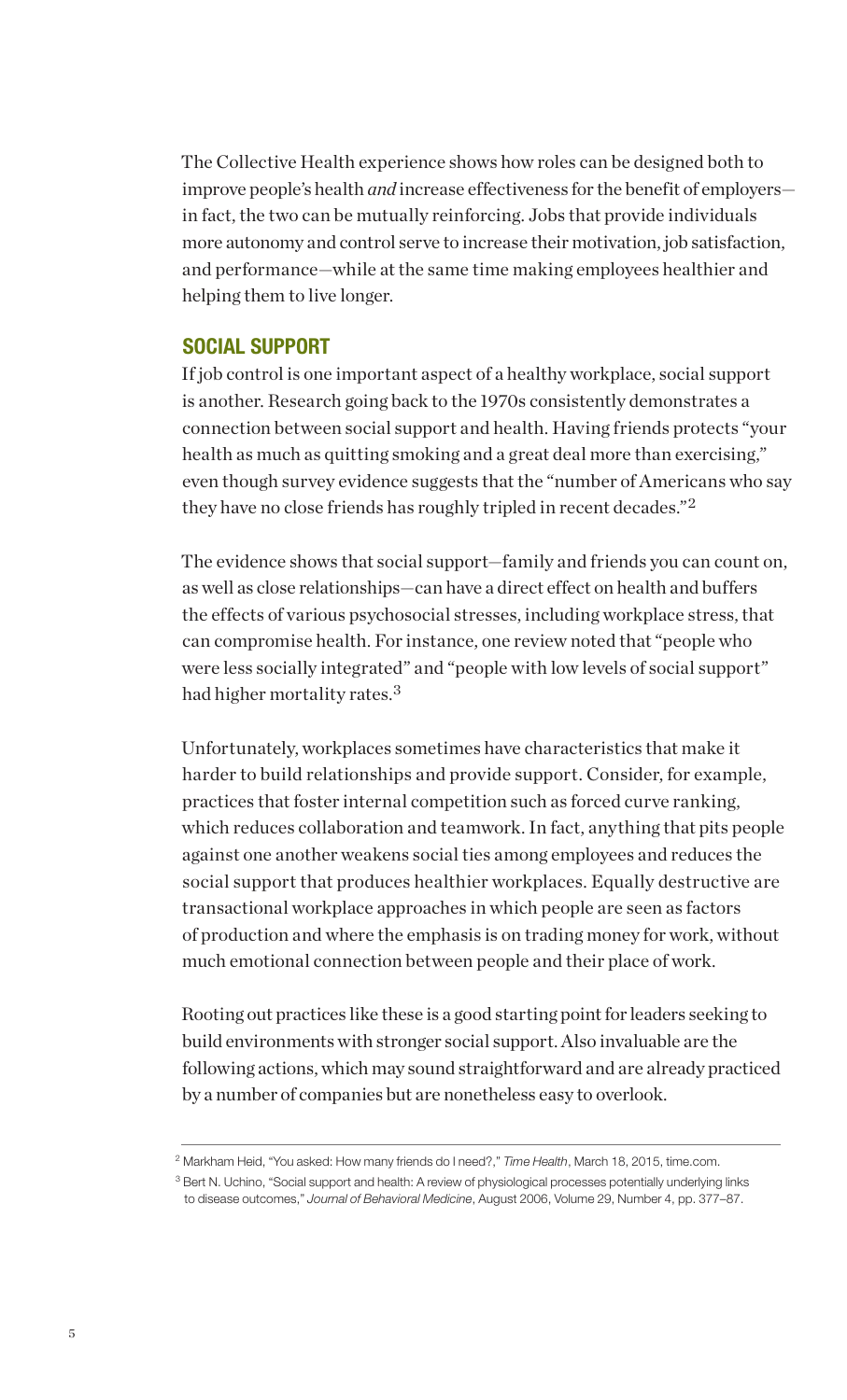## Demonstrate commitment to offering help

SAS Institute, often found near the top of "best places to work" lists, is a company whose business strategy is premised on long-term relationships with its customers—and its employees. The company signals in ways large and small that it cares about its employees' well-being. For instance, when a SAS employee died in a boating accident one weekend, a question arose: What would happen to his children, currently enrolled in companysubsidized day care? How long would they be permitted to stay? The answer: as long as they wanted to and were age-eligible, regardless of the fact that they no longer had a parent employed by the company. And perhaps nothing signifies SAS's commitment to its employees' well-being more than its investment in a chief health officer whose job entails not just running the on-site health facility but ensuring that SAS employees can access the medical care they need to remain healthy and to be fully cared for if they get sick.

#### Encourage people to care for one another

The large healthcare and dialysis company DaVita created the DaVita Village Network to give employees the opportunity, through optional payroll contributions, to help each other during times of crisis—such as a natural disaster, an accident, or an illness. The company provides funding to match employee contributions of up to \$250,000 per year. When southwest Florida was hit by a series of hurricanes in 2004, a dialysis administrator noted, "The DaVita Village Network provided our housing while our homes were uninhabitable, and provided funding for food until we were able to get back on our feet."

#### Fix the language

People are more likely to like and help others with whom they share some sort of unit relationship, to whom they feel similar, and with whom they feel connected. Language in the workplace that emphasizes divisions between leadership and employees can further alienate people and erode any sense of shared community or identity. Ensure that people are less separated by title, and use language that is consistent with the idea of community. DaVita sometimes refers to itself as a "village." The company's CEO often calls himself the "mayor." Employees are constantly referred to as "teammates" and certainly never as "workers," a term that denotes both a somewhat lower status and also people who are distinct from the "managers" and "leaders."